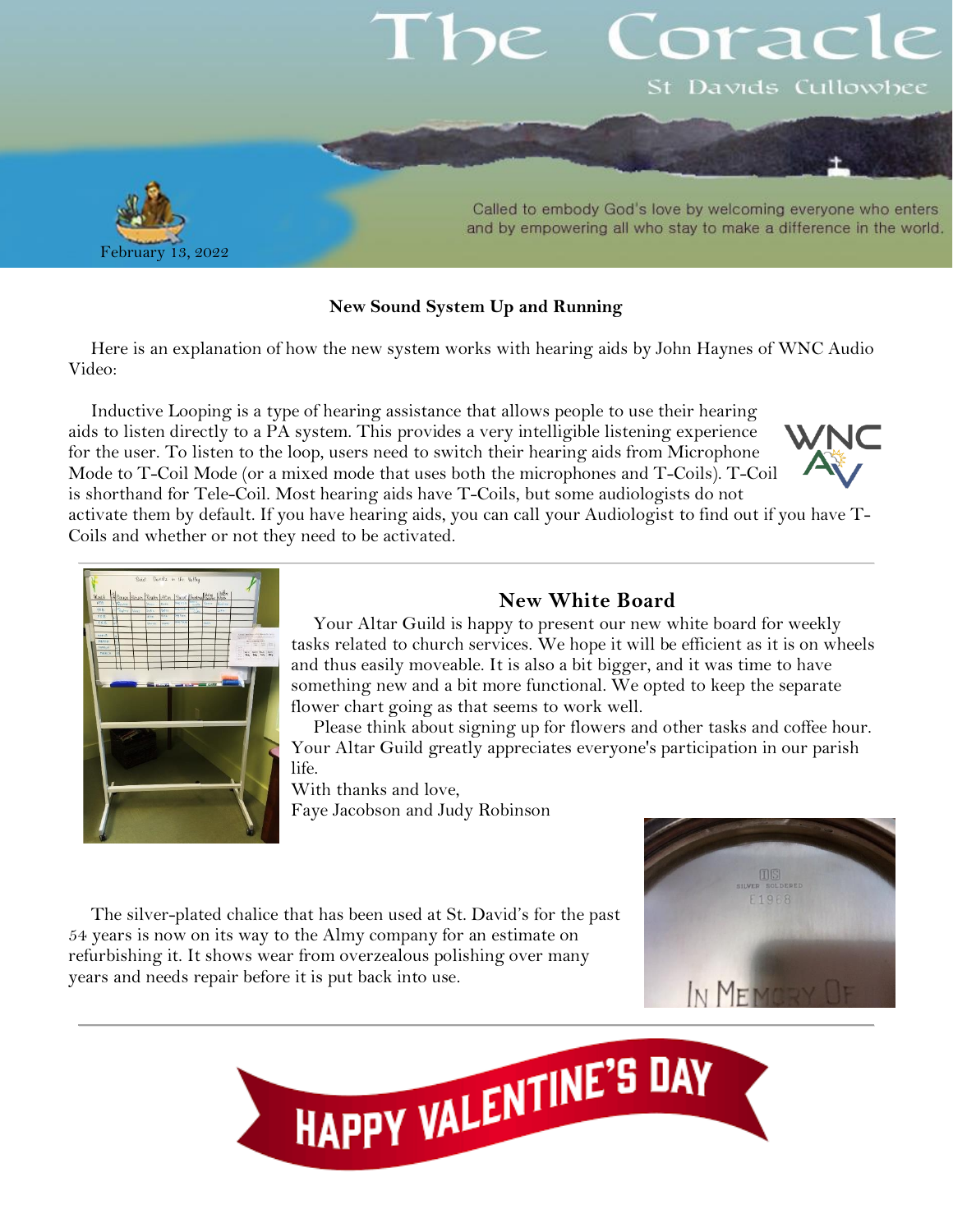# **Parish News & Notes**

**Birthdays** Feb 17 **Terry Kinnear** Feb 20 **Barrett Yanik**

**Beware of Scammers!**

Please know that no member of the St. David's clergy or staff will ever contact the parish via email or text requesting money or gift cards! Please do not respond to or forward suspicious emails, and never give out your personal information to anyone over the internet or through email.

Prayers for Wesley Satterwhite as she recovers from knee replacement surgery.

**Lake Logan Events <https://www.lakelogan.org/events/>**

### **[Link for Diocesan Newsletter](https://files.ctctusercontent.com/bcd32219001/75075db9-7c0d-488e-ad4e-ddfa7bb70a84.pdf?rdr=true)**

### **Beans & Rice**

Donations of rice and beans may be left in the large containers behind the front doors of the church to be distributed to Vecinos and families.